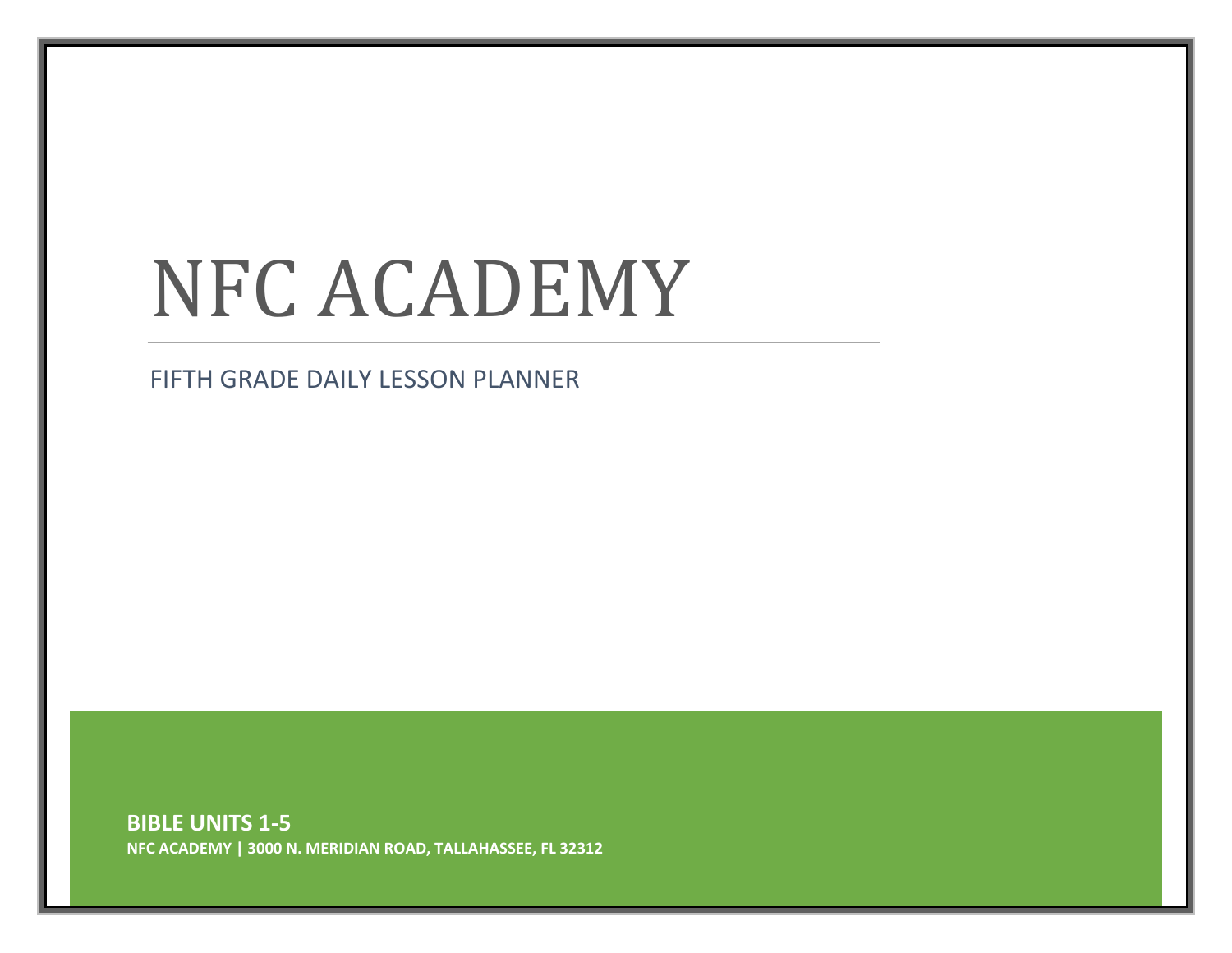# **NFC Academy Lesson Planner 5 th Grade Bible Units 1 – 5**

This NFC Academy Teacher Guide is designed to keep homeschool families on track for a completion during a school year program of approximately 180 days. Schedules may vary and the parent may adjust the teaching assignments as required by the home schedule, but all work must be completed. Information in this teacher guide comprises five units of study in a course and most units have 10 units for a full year. The parent may record the date each unit is completed or may plan out the unit's work and record the date to be completed. This Teacher Guide is a tool to assist the parent in meeting the educational goals for their child.

The following explanations to this Teacher Guide:

**Day**: The day of your school year from start date. It should take you 15-18 days to complete a unit and with 10 units per subject that results in the 180 days of the program.

**Date to Complete:** That can be used to record the date you completed the study, or may be best used by establishing the date for each lesson to be completed. You may do more than one lesson per day when you carry over a lesson to the next day's assignment, and make adjustments to ensure that your child has covered the material adequately. Flexibility can be made to fit your schedule, but most of the time a regular routine helps ensure that you stay on a track to finish as you planned.

**Teacher Notes:** Refers to the page number from the Teacher's Curriculum Guide that was sent to you. This is where you have the information needed to conduct each lesson.

**Student LIFEPAC:** The student work book that will correspond to the information from the Teacher Notes.

**Worksheet**: Refers to the worksheet for the assigned lesson located in the back of the Teacher's Guide. Page number is listed for the worksheet. Check to ensure that you use the worksheet for the page of the lesson in the Student Life Pac and Teacher's Guide lesson of the day.

**Bible:** Refers to the LIFEPAC fifth grade Bible work texts which are Bible-based and designed to teach your students about God's creation, His love for all of His children, how we can pray, His desire for us to be good, His promise, many of the Old and New Testament Stories, Jesus our Savior and much more. Each LIFEPAC unit includes concept reviews, self-tests and one removable, teacher-administered unit test.

**NFC Academy Resource Teacher:** You will be assigned an NFC Academy Resource teacher who will be available to answer your questions throughout your school year.

**Report Cards:** Report card grades will be created for each semester with the units 1-5 comprising the grades for the first reporting period. The second report period will be made up of units 6-10. Your NFC Academy Resource teacher will have the necessary paperwork for you to complete. Once you have completed the grades you will submit to your Resource teacher who will complete the report card grades for you. Report card grades will be available online using your RenWeb Parent Portal. Final report cards will be sent to you by the NFC Academy office.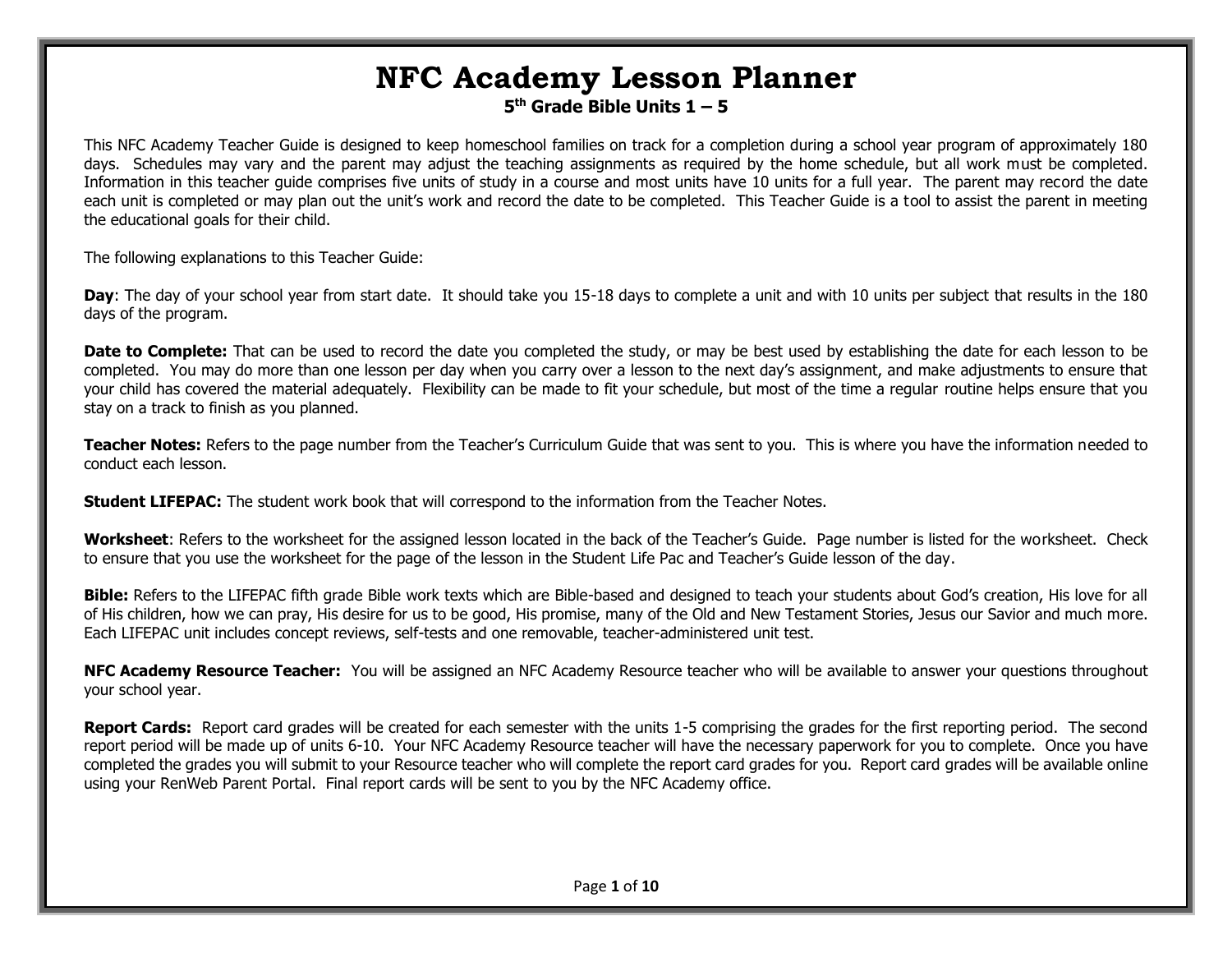| <b>Day</b>   | <b>Date to Complete</b> | <b>Student LIFEPAC</b>                            | <b>Teacher's Guide</b>              | <b>Assignments</b>                                   |
|--------------|-------------------------|---------------------------------------------------|-------------------------------------|------------------------------------------------------|
| $\mathbf{1}$ |                         | How Others Lived For God $- p. 3$                 | Teaching Notes $- p. 24-26$         |                                                      |
|              |                         | Believers in God $- p. 5$                         | Teaching Notes Section $1 - p$ . 24 |                                                      |
|              |                         | Believers, Fellow-Laborers with God -<br>p. 6-7   | Answers to questions $- p$ . 27     | $1.1 - 1.7$ Complete these activities -<br>p. 8      |
|              |                         | Abraham, Man of Faith $- p. 9-10$                 |                                     | $1.8 - 1.14$ Complete these activities -<br>p. 10    |
| 2            |                         | Abraham's nephew $- p. 11$                        | Answers to questions $- p$ . 27     | $1.15 - 1.17$ Complete these activities -<br>p. 12   |
|              |                         | Abraham's Obedience - p. 12-13                    |                                     | 1.18 - 1.21 Complete these activities -<br>p. 13     |
| 3            |                         | Complete the charts $- p. 14$                     | Answers to questions $- p$ . 27     | Complete these activities $-1.22 - 1.24$<br>p. 15-16 |
| 4            |                         | David a Man after God's Own<br>Heart - p. $17-19$ | Answers to questions $- p$ . 27     | 1.25 - 1.29 Complete these activities -<br>p. 19     |
| 5            |                         | David and Saul $- p$ . 20-21                      | Answers to questions $- p. 27$      | 1.30 - 1.36 Complete these activities -<br>p. 21     |
| 6            |                         | David's Heart $- p. 22$                           | Answers to questions $- p$ . 27-28  | 1.37 - 1.45 Complete these activities -<br>p. 23-25  |
|              |                         | Prepare for self-test $- p$ . 25                  |                                     |                                                      |
| 7            |                         | Self-Test $1 - p$ . 26-28                         | Answers to questions $- p$ . 28     | Self-Test 1- p. 26-28                                |
| 8            |                         | Servants of God $- p. 29$                         | Teaching Notes Section $2 - p$ . 25 |                                                      |
|              |                         | Paul More than a Conqueror -<br>p. 30-33          | Answers to questions $- p$ . 29     | $2.1 - 2.3$ Complete these activities -<br>p. 33     |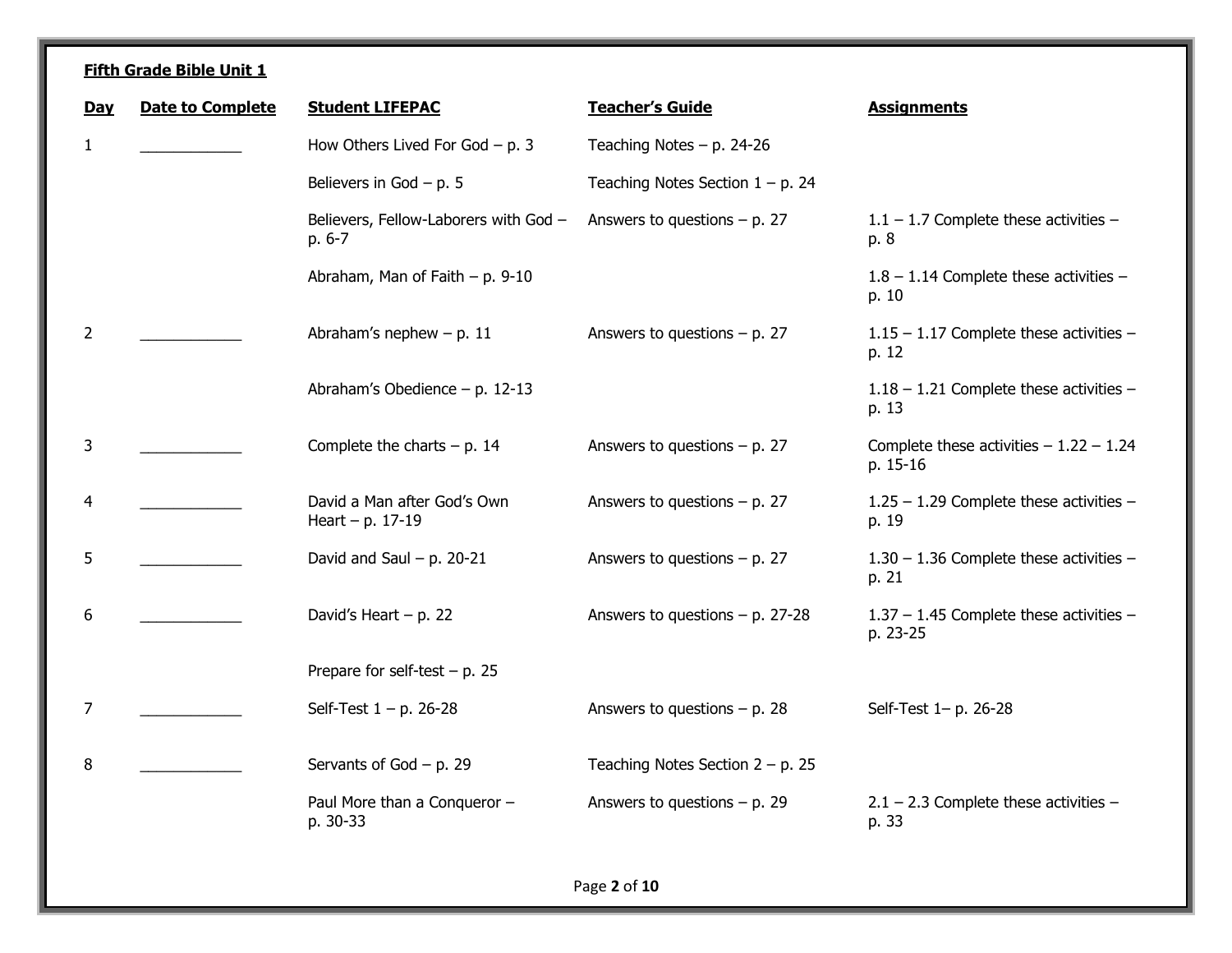| Day | <b>Date to Complete</b> | <b>Student LIFEPAC</b>                                | <b>Teacher's Guide</b>                 | <b>Assignments</b>                                      |
|-----|-------------------------|-------------------------------------------------------|----------------------------------------|---------------------------------------------------------|
| 9   |                         | Paul's missionary journey $- p$ . 33                  | Answers to questions $- p$ . 29        | $2.4 - 2.8$ Complete these activities -<br>p. 34        |
| 10  |                         | During Paul's second missionary<br>Journey - p. 35-36 | Answers to questions $- p$ . 29        | $2.9 - 2.15$ Complete these activities -<br>p. 36-39    |
| 11  |                         | John, Apostle of Love $-$ p. 40-41                    | Answers to questions $- p$ . 29        | $2.16 - 2.22$ Complete these activities -<br>p. 42      |
| 12  |                         | The personality of the Apostle John<br>p. 42-43       | Answers to questions $- p$ . 29-30     | $2.23 - 2.26$ Complete these activities -<br>p. 43-44   |
|     |                         | Prepare for self-test $- p$ . 44                      |                                        |                                                         |
| 13  |                         | Self-Test $2 - p$ . 45-47                             | Answers to questions $- p$ . 30        | Self-Test $2 - p$ . 45-47                               |
| 14  |                         | Followers of Jesus $- p. 48$                          | Teaching Notes Section $3 - p$ . 25-26 |                                                         |
|     |                         | Five Bible Co-Workers with God -<br>p. 49-50          | Answers to questions $- p. 31$         | $3.1 - 3.10$ Complete these activities -<br>p. 50-51    |
|     |                         | $Ruth - p. 52$                                        |                                        | $3.11 - 3.15$ Complete these activities -<br>p. 53-54   |
| 15  |                         | Hannah $- p. 54-55$                                   | Answers to questions $- p$ . 31        | $3.16 - 3.22$ Complete these activities -<br>p. 55-57   |
| 16  |                         | Jonah - p. $57-58$                                    | Answers to questions $- p$ . 31        | $3.23 - 3.31$ Complete these activities $-$<br>p. 58-60 |
| 17  |                         | Peter – p. $60 - 61$                                  | Answers to questions $- p$ . 31-32     | $3.32 - 3.37$ Complete these activities -<br>p. 61-63   |
| 18  |                         | A Great Cloud of Witnesses $- p. 63$                  | Answers to questions $- p$ . 32        | $3.38 - 3.44$ Complete these activities $-$<br>p. 64-65 |
|     |                         | Prepare for self-test $- p$ . 65                      |                                        |                                                         |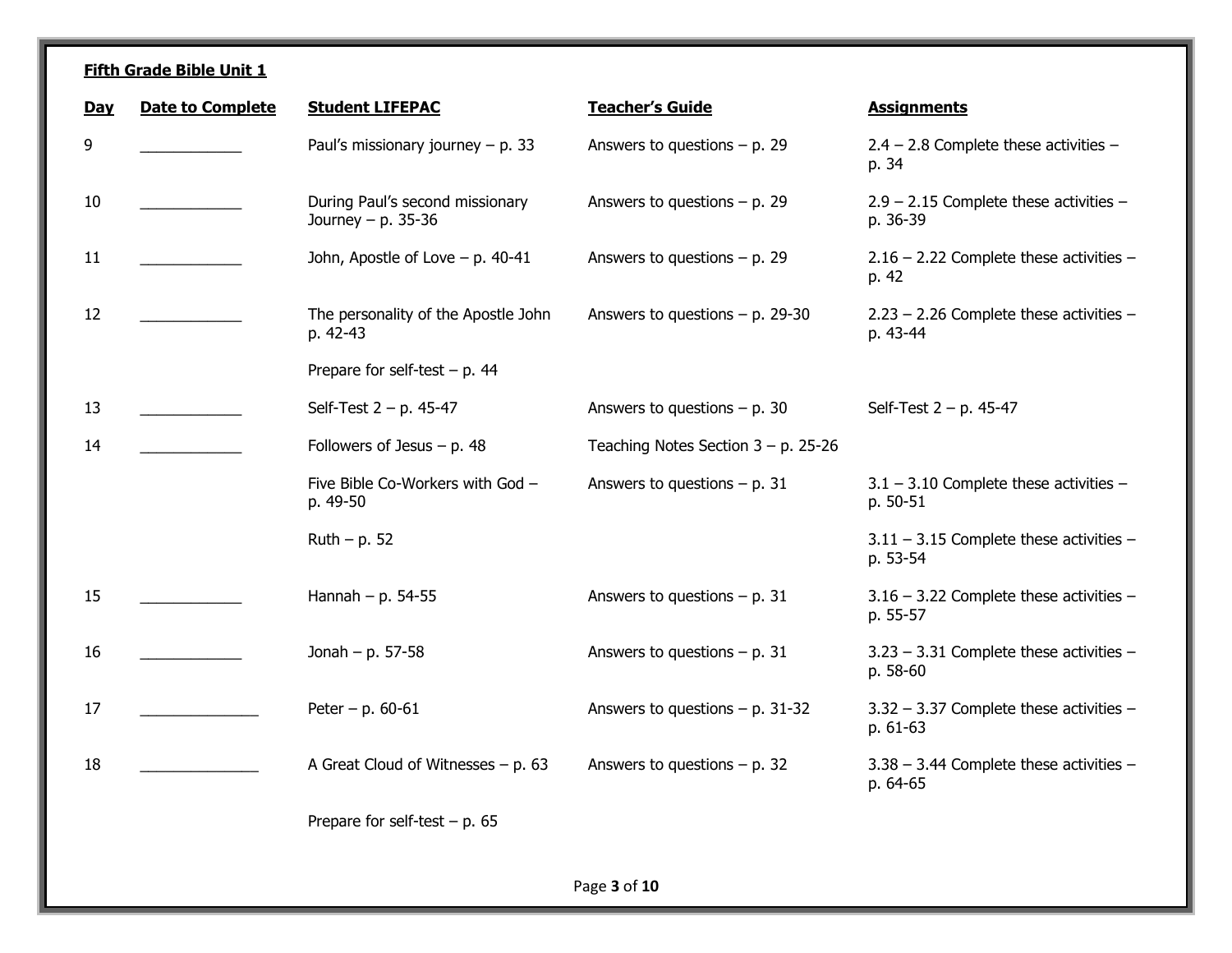| <b>Day</b> | <b>Date to Complete</b> | <b>Student LIFEPAC</b>                  | <b>Teacher's Guide</b>          | <b>Assignments</b>        |
|------------|-------------------------|-----------------------------------------|---------------------------------|---------------------------|
| 19         |                         | Self-Test $3 - p$ . 66-68               | Answers to questions $- p$ . 32 | Self-Test $3 - p$ . 66-68 |
|            |                         | Prepare for unit test $- p. 68$         |                                 |                           |
| 20         |                         | Unit Test Bible 501                     | Answers to questions $- p$ . 33 | Unit Test Bible 501       |
|            |                         | Alternate Bible Test - TG -<br>p. 35-37 | Answers to questions $- p$ . 33 |                           |

### **Congratulations – This Unit Is Complete**

The NFC Academy Lesson Planner is the work of NFC Academy for our families and not to be copied or used without specific written permission from the NFC Academy by anyone not an enrolled family at NFC Academy.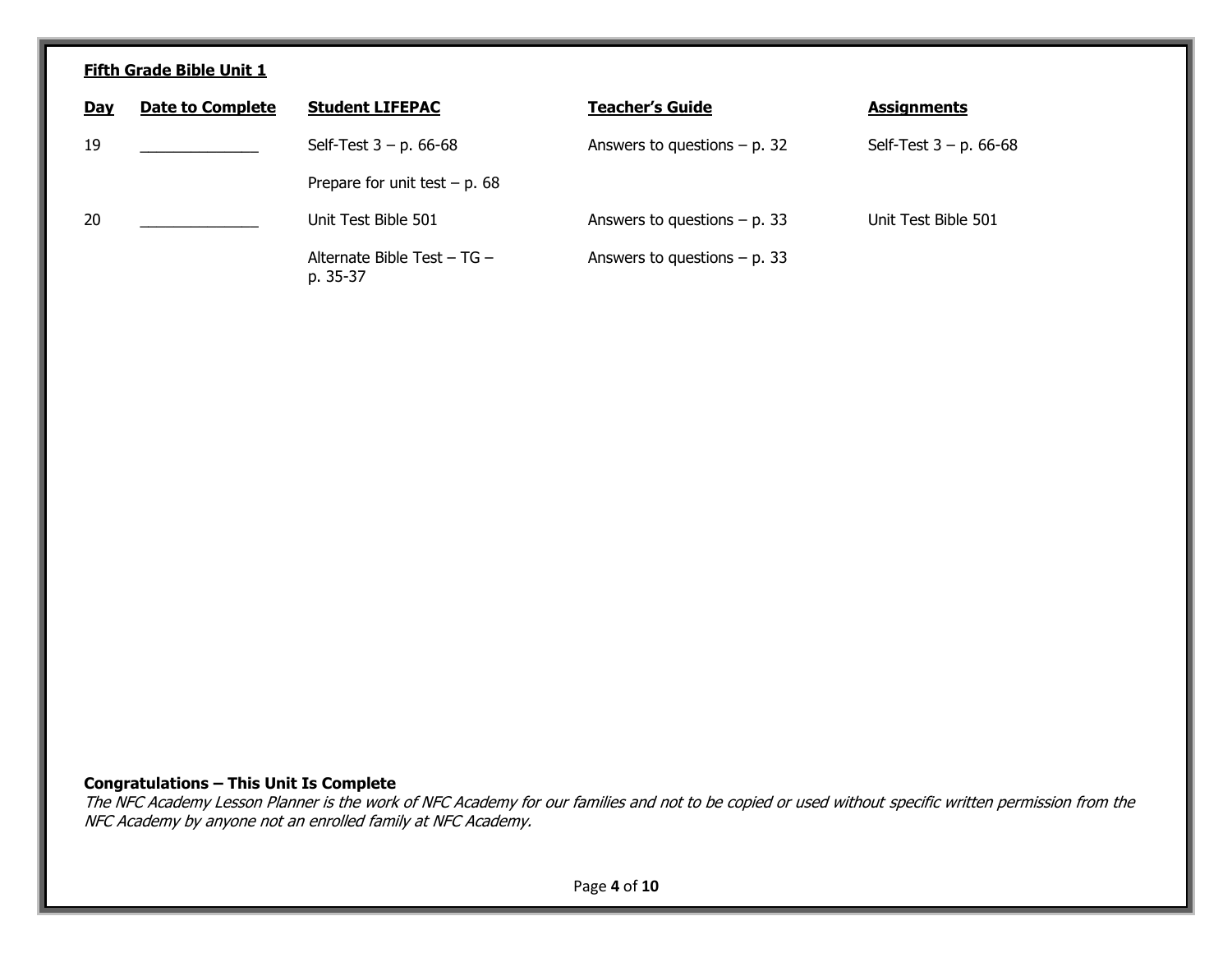| <b>Day</b> | <b>Date to Complete</b> | <b>Student LIFEPAC</b>                                                         | <b>Teacher's Guide</b>              | <b>Assignments</b>                                    |
|------------|-------------------------|--------------------------------------------------------------------------------|-------------------------------------|-------------------------------------------------------|
| 1          |                         | Angels $- p. 3$                                                                | Teaching Notes $- p. 40-42$         |                                                       |
|            |                         | Angels Are Real $- p. 5-6$                                                     | Teaching Notes Section $1 - p$ . 40 |                                                       |
|            |                         | Characteristics of Angels $- p. 7$                                             | Answers to questions $- p. 43$      | $1.1 - 1.7$ Complete these activities -<br>p. 8       |
|            |                         | Angels are personal $- p. 9-10$                                                |                                     | $1.8 - 1.15$ Complete these activities -<br>p. 10-11  |
| 2          |                         | Kinds of Angels $- p. 11-13$                                                   | Answers to questions $- p. 43$      | $1.16 - 1.22$ Complete these activities -<br>p. 14    |
| 3          |                         | Angel hosts $- p. 14-16$                                                       |                                     | $1.23 - 1.31$ Complete these activities -<br>p. 16-17 |
|            |                         | Prepare for self-test $- p$ . 17                                               |                                     |                                                       |
| 4          |                         | Self-Test $1 - 18 - 21$                                                        | Answers to questions $- p$ . 44     | Self-Test $1 - p$ . 18-21                             |
| 5          |                         | Angels in the Lives of People $- p$ . 22                                       | Teaching Notes Section $2 - p$ . 41 |                                                       |
|            |                         | Speaking to People $-$ p. 23-24                                                | Answers to questions $- p$ . 44     | $2.1 - 2.8$ Complete these activities -<br>p. 25      |
| 6          |                         | At times in the Bible, an angel of the<br>Lord appears to people $- p$ . 25-26 | Answers to questions $- p. 44$      | $2.9 - 2.18$ Complete these activities -<br>p. 27     |
| 7          |                         | Protecting People - p. 28                                                      | Answers to questions $- p. 44$      | $2.19 - 2.26$ Complete these activities -<br>p. 29    |
|            |                         | Elisha $- p. 30$<br>Hezekiah $- p. 31$                                         | Answers to questions $- p$ . 44-45  | $2.27 - 2.35$ Complete these activities -<br>p.32     |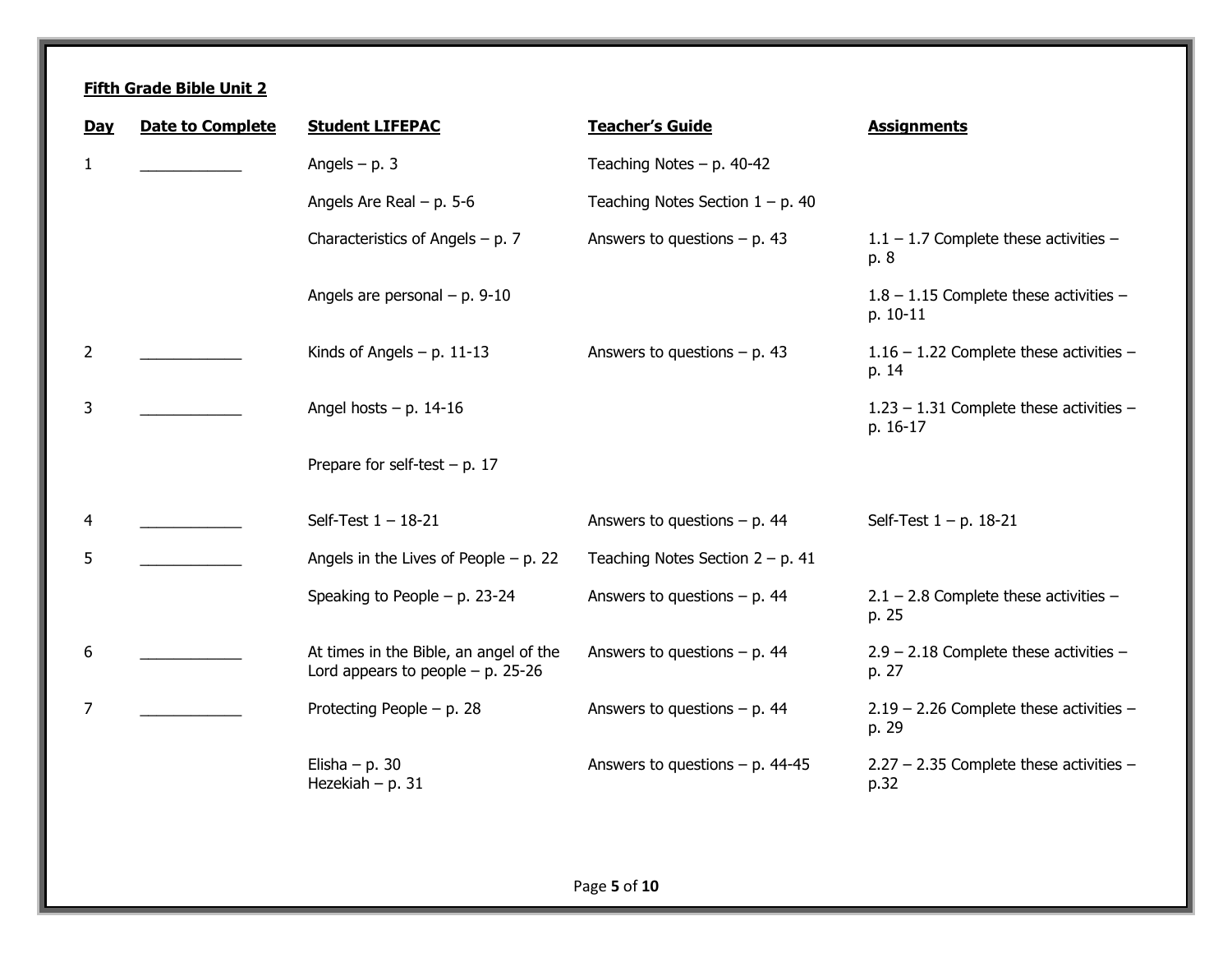| 8<br>Daniel - p. 33<br>Answers to questions $- p. 45$<br>$2.36 - 2.41$ Complete these activities -<br>p. 34<br>Peter – p. 35-36<br>$2.42 - 2.49$ Complete these activities -<br>p. 37<br>9<br>Guiding People $- p. 38$<br>Answers to questions $- p$ . 45<br>$2.50 - 2.55$ Complete these activities -<br>p. 39<br>Philip $- p. 39$<br>$2.56 - 2.60$ Complete these activities -<br>p. 40<br>10<br>Caring for People $- p. 41$<br>Answers to questions $- p. 45$<br>$2.61 - 2.65$ Complete these activities -<br>p. 42<br>Prepare for self-test $- p. 42$<br>11<br>Self-Test $2 - p$ . 43-45<br>Answers to questions $- p$ . 45<br>Self-Test $2 - p$ . 43-45<br>12<br>Angels in the Life of Jesus $- p$ . 46<br>Teaching Notes Section $3 - p$ . 41-42<br>At Jesus Birth and Early Life $- p$ . 47<br>Answers to questions $- p$ . 46<br>$3.1 - 3.6$ Complete these activities $-$<br>p. 48<br>$3.7 - 3.11$ Complete these activities -<br>Mary $- p. 49-50$<br>p. 51<br>13<br>The Shepherds $- p. 51-53$<br>Answers to questions $- p$ . 46<br>$3.12 - 3.19$ Complete these activities -<br>p. 54<br>During Jesus' Ministry - p. 54-55<br>Answers to questions $- p$ . 46<br>3.20 - 3.28 Complete these activities -<br>14<br>p. 56<br>The arrest $- p. 57$<br>$3.29 - 3.33$ Complete these activities -<br>p. 57 | <b>Day</b> | <b>Date to Complete</b> | <b>Student LIFEPAC</b> | <b>Teacher's Guide</b> | <b>Assignments</b> |
|--------------------------------------------------------------------------------------------------------------------------------------------------------------------------------------------------------------------------------------------------------------------------------------------------------------------------------------------------------------------------------------------------------------------------------------------------------------------------------------------------------------------------------------------------------------------------------------------------------------------------------------------------------------------------------------------------------------------------------------------------------------------------------------------------------------------------------------------------------------------------------------------------------------------------------------------------------------------------------------------------------------------------------------------------------------------------------------------------------------------------------------------------------------------------------------------------------------------------------------------------------------------------------------------------------------------|------------|-------------------------|------------------------|------------------------|--------------------|
|                                                                                                                                                                                                                                                                                                                                                                                                                                                                                                                                                                                                                                                                                                                                                                                                                                                                                                                                                                                                                                                                                                                                                                                                                                                                                                                    |            |                         |                        |                        |                    |
|                                                                                                                                                                                                                                                                                                                                                                                                                                                                                                                                                                                                                                                                                                                                                                                                                                                                                                                                                                                                                                                                                                                                                                                                                                                                                                                    |            |                         |                        |                        |                    |
|                                                                                                                                                                                                                                                                                                                                                                                                                                                                                                                                                                                                                                                                                                                                                                                                                                                                                                                                                                                                                                                                                                                                                                                                                                                                                                                    |            |                         |                        |                        |                    |
|                                                                                                                                                                                                                                                                                                                                                                                                                                                                                                                                                                                                                                                                                                                                                                                                                                                                                                                                                                                                                                                                                                                                                                                                                                                                                                                    |            |                         |                        |                        |                    |
|                                                                                                                                                                                                                                                                                                                                                                                                                                                                                                                                                                                                                                                                                                                                                                                                                                                                                                                                                                                                                                                                                                                                                                                                                                                                                                                    |            |                         |                        |                        |                    |
|                                                                                                                                                                                                                                                                                                                                                                                                                                                                                                                                                                                                                                                                                                                                                                                                                                                                                                                                                                                                                                                                                                                                                                                                                                                                                                                    |            |                         |                        |                        |                    |
|                                                                                                                                                                                                                                                                                                                                                                                                                                                                                                                                                                                                                                                                                                                                                                                                                                                                                                                                                                                                                                                                                                                                                                                                                                                                                                                    |            |                         |                        |                        |                    |
|                                                                                                                                                                                                                                                                                                                                                                                                                                                                                                                                                                                                                                                                                                                                                                                                                                                                                                                                                                                                                                                                                                                                                                                                                                                                                                                    |            |                         |                        |                        |                    |
|                                                                                                                                                                                                                                                                                                                                                                                                                                                                                                                                                                                                                                                                                                                                                                                                                                                                                                                                                                                                                                                                                                                                                                                                                                                                                                                    |            |                         |                        |                        |                    |
|                                                                                                                                                                                                                                                                                                                                                                                                                                                                                                                                                                                                                                                                                                                                                                                                                                                                                                                                                                                                                                                                                                                                                                                                                                                                                                                    |            |                         |                        |                        |                    |
|                                                                                                                                                                                                                                                                                                                                                                                                                                                                                                                                                                                                                                                                                                                                                                                                                                                                                                                                                                                                                                                                                                                                                                                                                                                                                                                    |            |                         |                        |                        |                    |
|                                                                                                                                                                                                                                                                                                                                                                                                                                                                                                                                                                                                                                                                                                                                                                                                                                                                                                                                                                                                                                                                                                                                                                                                                                                                                                                    |            |                         |                        |                        |                    |
|                                                                                                                                                                                                                                                                                                                                                                                                                                                                                                                                                                                                                                                                                                                                                                                                                                                                                                                                                                                                                                                                                                                                                                                                                                                                                                                    |            |                         |                        |                        |                    |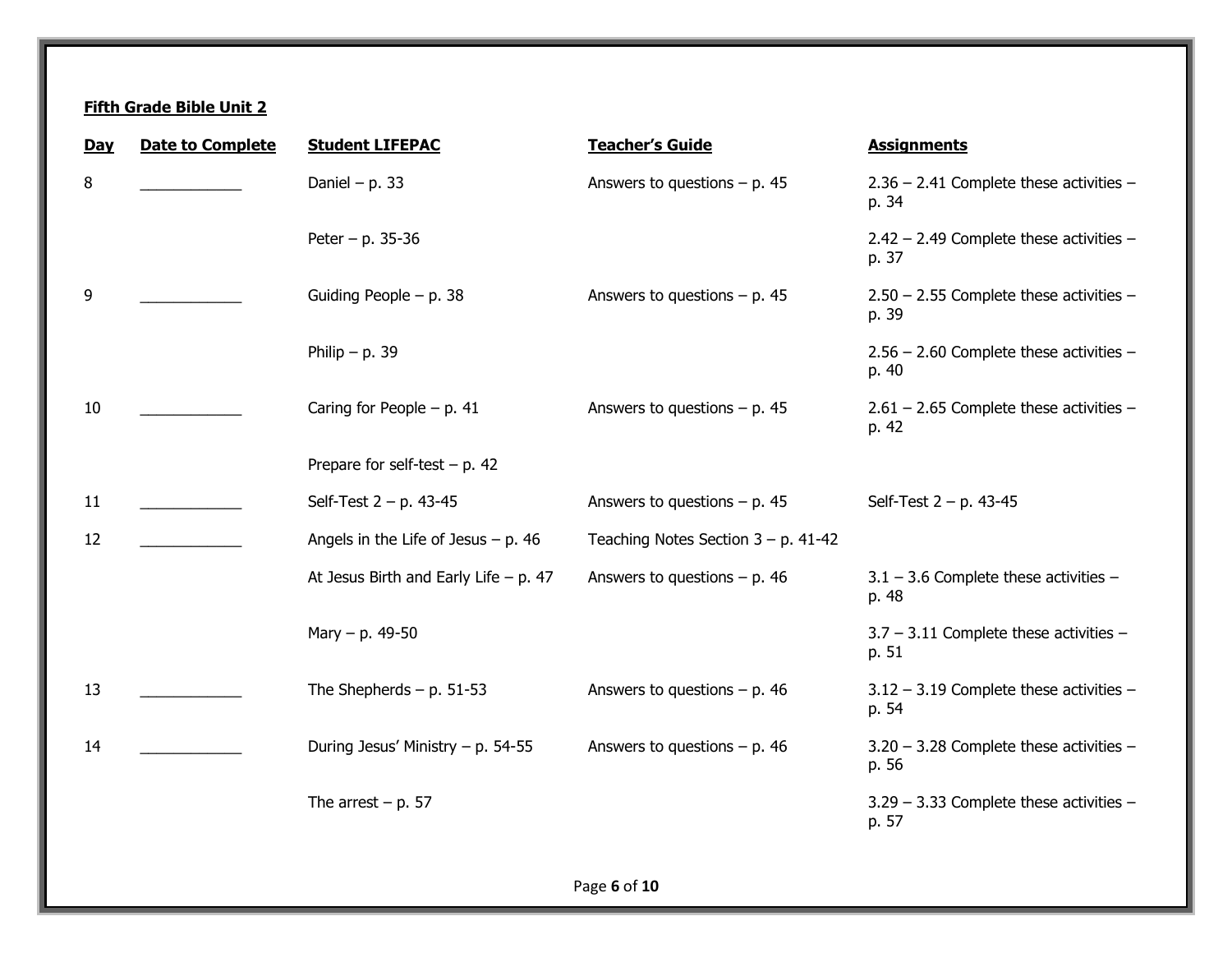| <b>Day</b> | <b>Date to Complete</b> | <b>Student LIFEPAC</b>                             | <b>Teacher's Guide</b>          | <b>Assignments</b>                                   |
|------------|-------------------------|----------------------------------------------------|---------------------------------|------------------------------------------------------|
| 15         |                         | At the End of Jesus' Earthly Ministry $-$<br>p. 58 | Answers to questions $- p$ . 46 | $3.34 - 3.38$ Complete this activity $-$<br>p. 58-61 |
|            |                         | Prepare for self-test $- p$ . 62                   |                                 |                                                      |
| 16         |                         | Self-Test $3 - p$ . 63-65                          | Answers to questions $- p$ . 47 | Self-Test $3 - p$ . 62-64                            |
|            |                         | Prepare for unit test $- p$ . 66                   |                                 |                                                      |
| 17         |                         | Unit Test Bible 502                                | Answers to questions $- p$ . 48 | Unit Test Bible 502                                  |
|            |                         | Alternate Unit Test $-$ TG $-$ p. 51-53            | Answers to questions $- p$ . 49 |                                                      |

### **Congratulations – This Unit Is Complete**

The NFC Academy Lesson Planner is the work of NFC Academy for our families and not to be copied or used without specific written permission from the NFC Academy by anyone not an enrolled family at NFC Academy.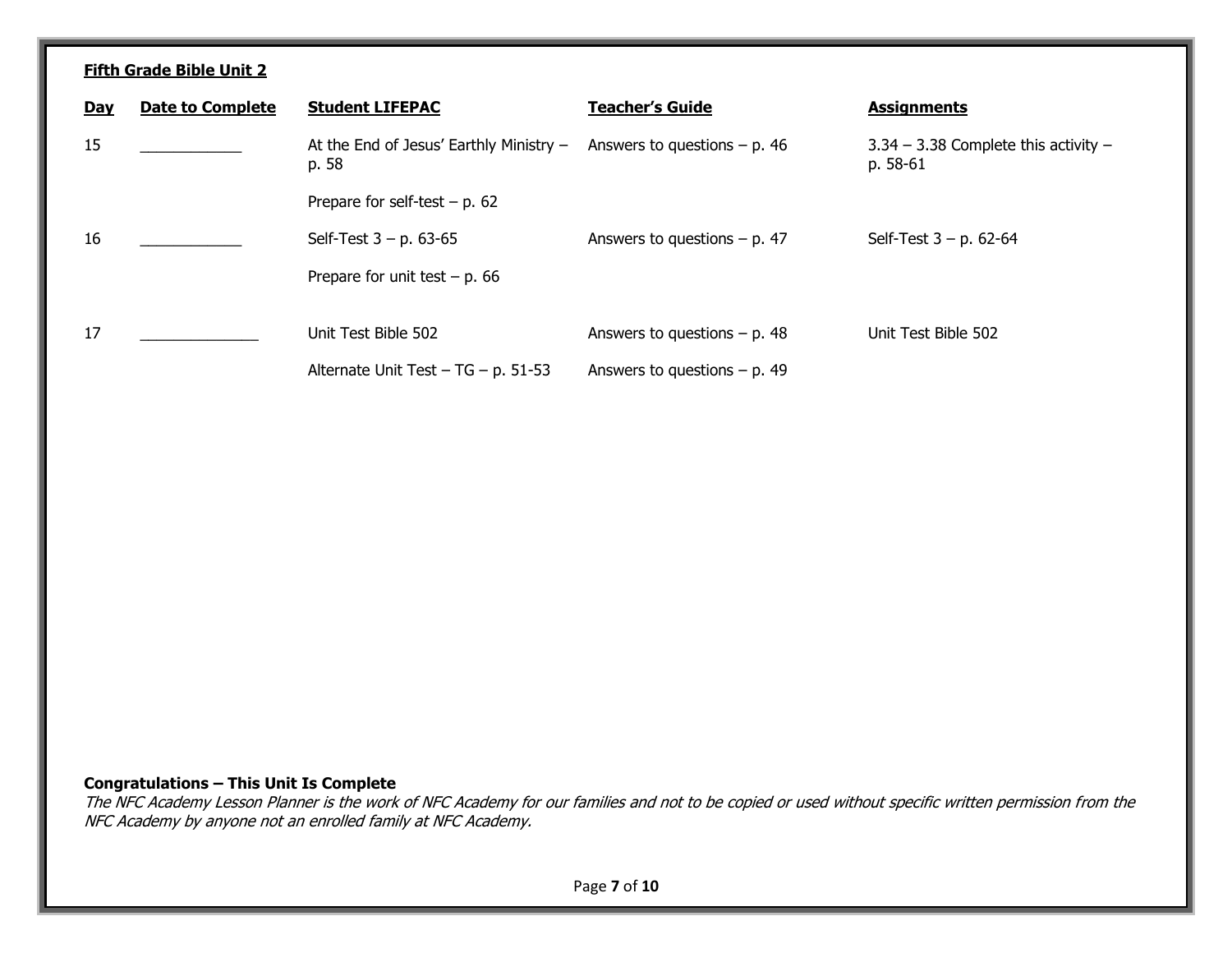| Day | <b>Date to Complete</b> | <b>Student LIFEPAC</b>                                               | <b>Teacher's Guide</b>              | <b>Assignments</b>                                    |
|-----|-------------------------|----------------------------------------------------------------------|-------------------------------------|-------------------------------------------------------|
| 1   |                         | The Presence of God $-$ p. 3-4                                       | Teaching Notes $- p. 56-58$         |                                                       |
|     |                         | God's Presence $- p. 5-6$                                            |                                     |                                                       |
|     |                         | God is Present $- p. 7-8$                                            | Answers to questions $- p$ . 60     | $1.1 - 1.8$ Complete these activities -<br>p. 8-9     |
|     |                         | God is Present Everywhere $- p. 9-10$                                |                                     | $1.9 - 1.12$ Complete these activities -<br>p. 11     |
|     |                         | God is everywhere at the same time -<br>p. 11                        |                                     | $1.13 - 1.14$ Complete these activities -<br>p. 12    |
| 2   |                         | God is Present Everywhere as a<br>Person - p. 13-14                  | Answers to questions $- p$ . 60     | $1.15 - 1.20$ Complete these activities -<br>p. 14-15 |
| 3   |                         | God's faithfulness is everywhere -<br>p. 15                          | Answers to questions $- p$ . 60     | $1.21 - 1.27$ Complete these activities -<br>p. 17    |
|     |                         | God's knowledge is everywhere $- p$ . 16                             |                                     |                                                       |
|     |                         | God's personal presence is<br>Everywhere $- p. 18$                   |                                     | Complete these activities $-1.28 - 1.30$<br>p. 18-19  |
|     |                         | Prepare for self-test $- p$ . 19                                     |                                     |                                                       |
| 4   |                         | Self-Test $1 - 20-22$                                                | Answers to questions $- p$ . 61     | Self-Test $1 - p$ . 20-22                             |
| 5   |                         | God's Presence in the Lives of<br>People $- p. 23$                   | Teaching Notes Section $2 - p$ . 57 |                                                       |
|     |                         | In the Lives of Bible People – p. 24-27 Answers to questions – p. 61 |                                     | $2.1 - 2.5$ Complete these activities -<br>p. 28      |
| 6   |                         | Gideon - p. $29-31$                                                  | Answers to questions $- p. 61$      | $2.6 - 2.13$ Complete these activities -<br>p. 32     |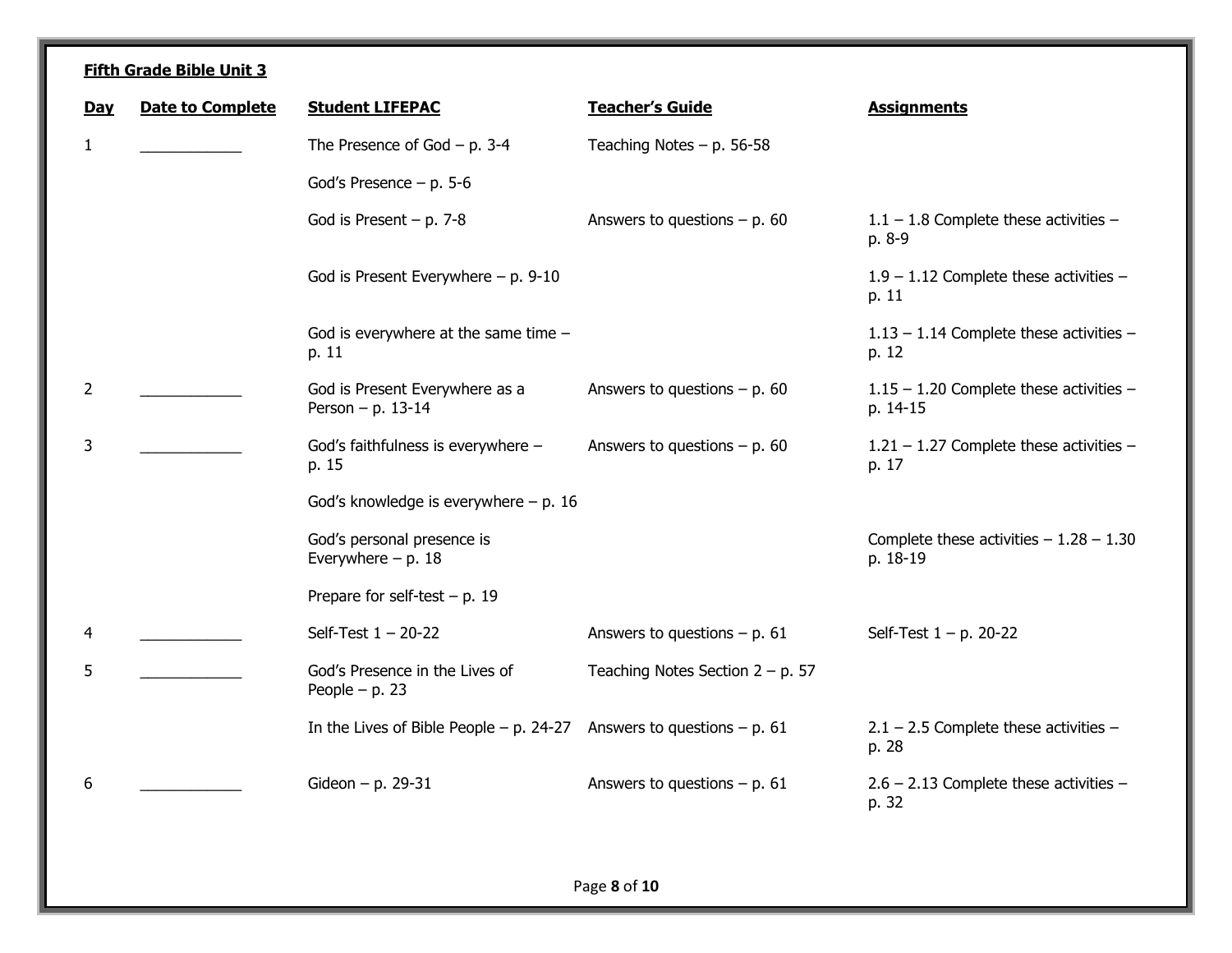| <b>Day</b>     | <b>Date to Complete</b> | <b>Student LIFEPAC</b>                                                     | <b>Teacher's Guide</b>                 | <b>Assignments</b>                                    |
|----------------|-------------------------|----------------------------------------------------------------------------|----------------------------------------|-------------------------------------------------------|
| $\overline{7}$ |                         | The disciples of Jesus $- p$ . 33-34                                       | Answers to questions $- p$ . 61-62     | $2.14 - 2.17$ Complete these activities -<br>p. 34-35 |
| 8              |                         | In the Lives of Other People $- p$ . 35-37 Answers to questions $- p$ . 62 |                                        | $2.18 - 2.20$ Complete these activities -<br>p. 37    |
| 9              |                         | David Livingstone $-$ p. 38-40                                             | Answers to questions $- p$ . 62        | $2.21 - 2.26$ Complete these activities -<br>p. 41    |
| $10 - 11$      |                         | Gladys Aylward $- p. 41-45$                                                | Answers to questions $- p$ . 62        | Complete this lesson next school day                  |
|                |                         | Complete Aylward - p. 41-45                                                | Answers to questions $- p$ . 62        | $2.27 - 2.33$ Complete these activities -<br>p. 46-47 |
|                |                         | Prepare for self-test $- p. 47$                                            |                                        |                                                       |
| 12             |                         | Self-Test $2 - p$ . 48-50                                                  | Answers to questions $- p$ . 62        | Self-Test $2 - p$ . 48-50                             |
| 13             |                         | God's Presence in My Life $- p. 51$                                        | Teaching Notes Section $3 - p$ . 57-58 |                                                       |
|                |                         | To Hear, See, and Speak to Me $-$ p. 52 Answers to questions $-$ p. 63     |                                        | $3.1 - 3.4$ Complete these activities $-$<br>p. 54    |
| 14             |                         | To Save, Forgive, and Satisfy Me -<br>p. 54                                | Answers to questions $- p. 63$         | $3.5 - 3.9$ Complete these activities -<br>p. 56      |
| 15             |                         | To Help, Provide for, Keep and<br>Guide $- p. 57$                          | Answers to questions $- p$ . 63        | 3.10 Complete this activity $- p$ . 58                |
|                |                         | Provide for $- p$ . 58-60                                                  |                                        | Complete these activities $-3.11 - 3.18$<br>p. 60-61  |
|                |                         | Prepare for self-test $- p$ . 61                                           |                                        |                                                       |